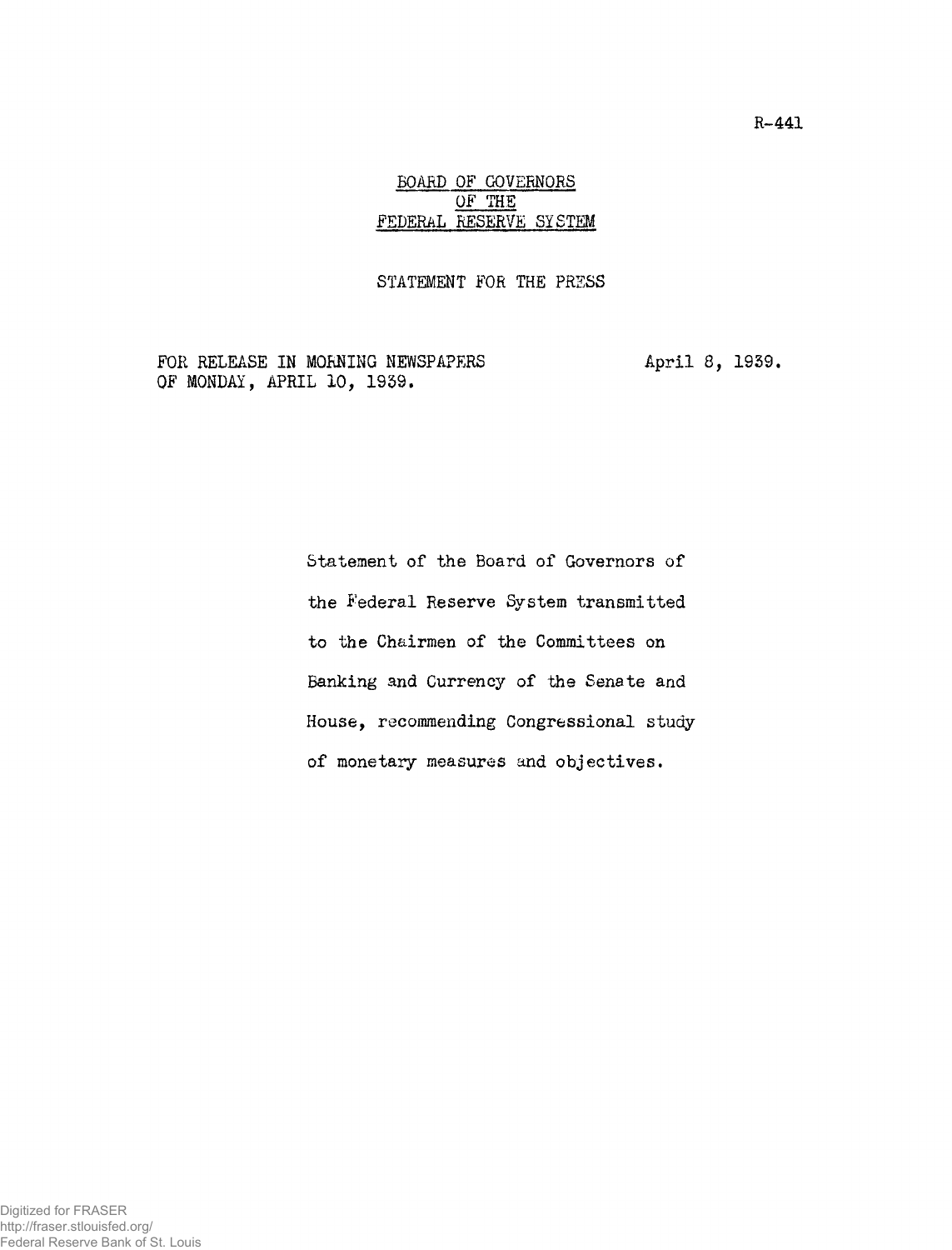## BOARD OF GOVERNORS OF THE FEDERAL RESERVE SYSTEM

April 8, 1939.

## STATEMENT ON MONETARY MEASURES AND OBJECTIVES

During this session of Congress, aa during other recent sessions, the Board of Governors has been asked by Committees of the Senate and House to report on a large number of bills dealing with proposals for overcoming the country's economic difficulties by monetary action.

Among the proposals that are currently before Congress, many are based on. the belief that our difficulty is in the lack of an adequate supply and control of money. Some would remedy this situation by the issuance of currency, either directly by the Treasury or through the Federal Reserve banks, some would retire Government bonds by issuing paper money and thus not only increase the supply of currency but also reduce or retire altogether the interest-bearing public debt. Others believe that the remedy lies in monetization of silver at a high price, and the issuance of silver certificates to add to the supply of money. Still others believe that what is needed is a stimulus to the use of money through some system of stamp scrip that would result in a penalty on money that is not promptly spent. Another group of measures aims to correct conditions by changing the ownership and management of the Federal Reserve System and by requiring 100 per cent reserves against demand deposits. Another proposed remedy would establish a new system of banks to supply intermediate and long-time capital, particularly to small business.

Digitized for FRASER http://fraser.stlouisfed.org/ Federal Reserve Bank of St. Louis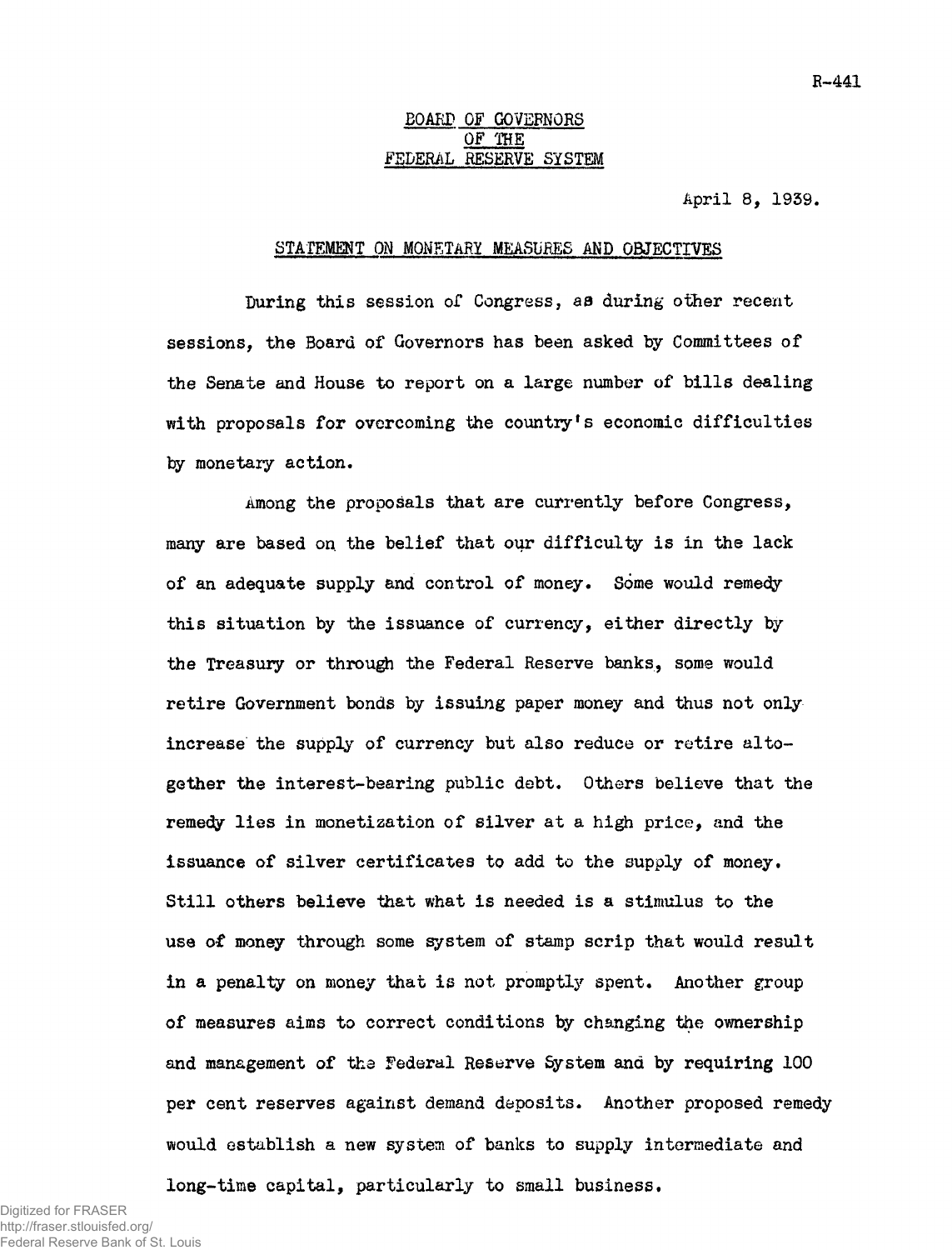Still others think that the monetary system now in existence should be corrected by the elimination of silver purchases, by the establishment of a fixed price for gold and by the reintroduction of gold coins into circulation. They contend that the elimination of currency uncertainties would restore confidence and result in economic revival. There are some who believe that the flow of capital into enterprise is retarded by what they consider as an artificially low level of money rates and others who argue that the Government absorbs too large a part of the country's savings through the sale of its own securities.

These opinions and proposals cover a wide range, and seek legislative action on matters of vital importance to the welfare of the nation.

The Board at different times in response to Committee requests has stated its position on individual proposals. While it has expressed disagreement with some of the measures which in its judgment would not accomplish the purposes for which they are intended, it recognizes the importance of making every effort to achieve the underlying objective, which, oroadly speaking, is the fullest practicable utilization of the country's human and material resources. It has been the Board's view that since the money supply, however measured, is larger now than at any previous time, the difficulty must lie not in the scarcity but in the inadequate use of the existing supply. The Board would welcome a reexamination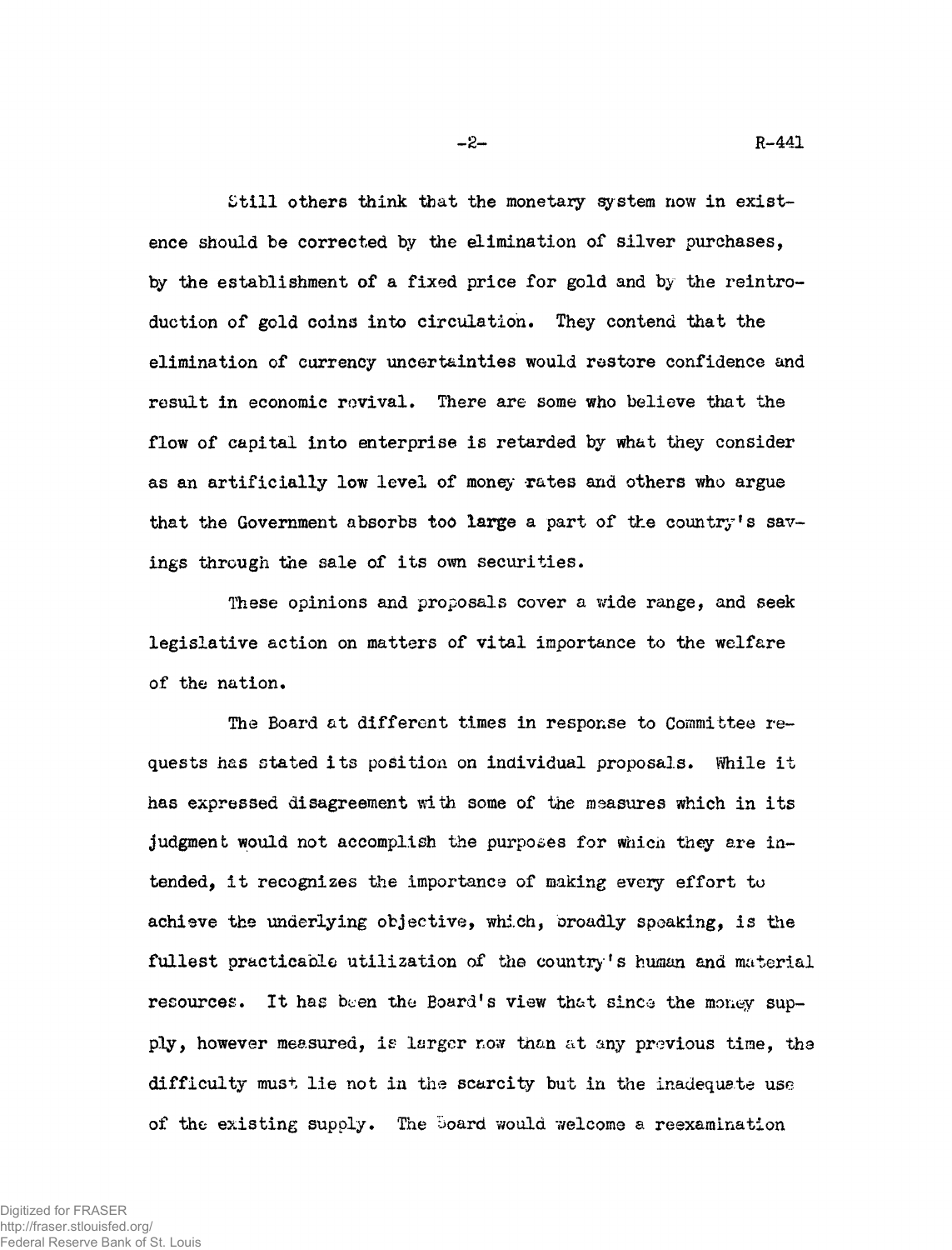of its own conclusions and a study of the factors that obstruct the flow of money through the channels of investment, production, and distribution.

In earlier statements the Board has pointed out that there are many phases of economic life that are not susceptible of control through monetary means alonej it has taken the position that stability in production and employment is a mote satisfactory objective of public policy than price stability alone, and that concerted action by many agencies within and outside the Government, which have an influence on economic activity, is essential for the achievement of recovery and an adequate national income.

Notwithstanding the inherent limitations upon the influence of monetary and credit action on economic conditions, the Board is convinced of the importance of such action at certain times, and feels strongly the necessity of having the mechanism of monetary and banking control and supervision at all times in condition to function effectively in the public interest. In its Annual Report for 1958 the Board pointed out that our present system of regulation and supervision over money and banking, notwithstanding many improvements made in recent years, is still defective in many respects. The 15,000 banks that exist today are subject to conflicting and overlapping laws and jurisdictions, which result in discriminations against certain groups of banks and in a confusion of duties and responsibilities among different Federal and State authorities.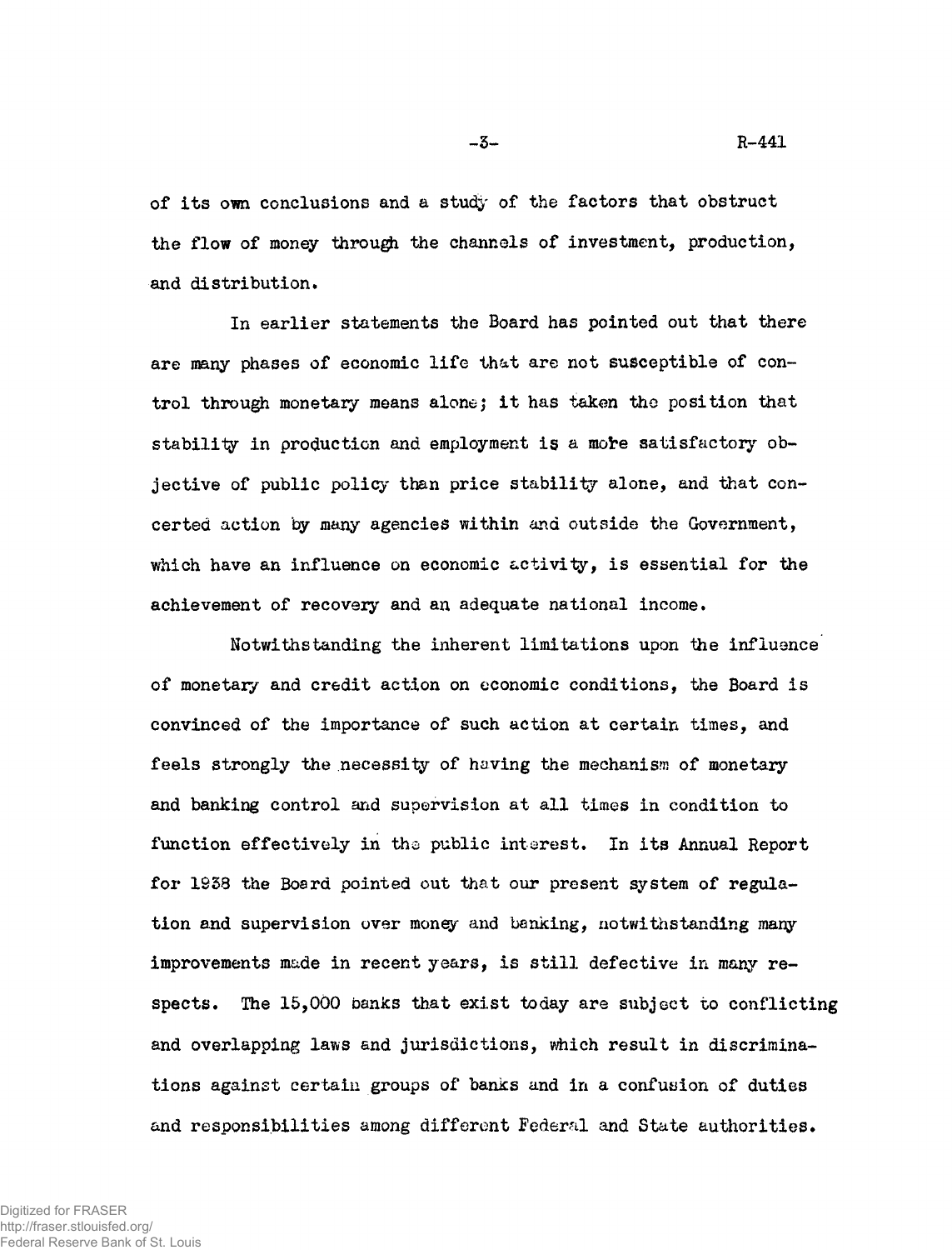Federal supervision of banking itself is distributed among several governmental agencies without clear delimitation of *tho* respective powers and responsibilities of these agencies.

On the more strictly monetary side the powers over the supply of currency and bank reserves are divided between the United States Treasury and the Federal Reserve System. While it appears to have been the intent of Congress that the Federal Reserve System have responsibility for regulating the supply and cost of money, including currency and bank deposits, the powers over this supply possessed by the Treasury now outweigh those of the System.

In brief, the effectiveness of our banking and monetary mechanism is weakened by the fact that there is no clear division of responsibility, no definite determination of authority over money and credit within the Federal Government itself, and that there is conflict of jurisdiction and supervision over the banks through which, in the existing system, monetary and credit powers must operate.

In view of these circumstances, the Board urges that Congress through appropriate committees or a joint committee take steps to determine the objectives *by* which monetary and banking authorities shall be guided, the validity of different plans and views on monetary and credit matters proposed or held by agencies within or outside the Government, including the Board's own positions, and the character of governmental machinery that would be

Digitized for FRASER http://fraser.stlouisfed.org/ Federal Reserve Bank of St. Louis  $-4-$  R-441